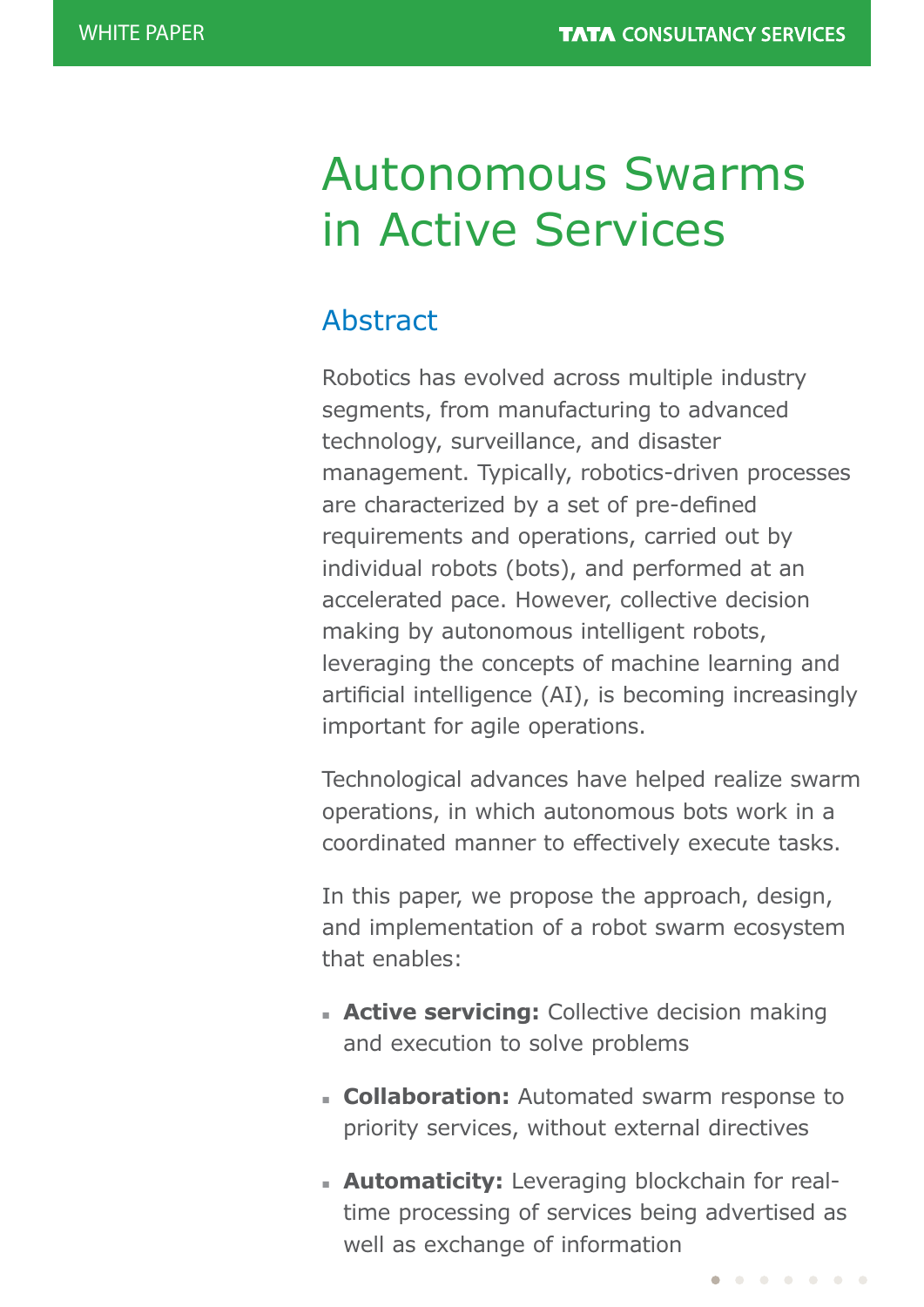## Autonomous Swarms: Current Trends and **Challenges**

The robotics landscape is rapidly evolving, with bots already being deployed for enterprise operations, commercial purposes, home automation and industrial applications. Robot swarms are being leveraged across segments including retail, travel, healthcare, manufacturing and semiconductors, for a variety of use cases. These swarms are being enabled with the autonomy to operate independently once a preset task or a passive service is assigned, leading to an evolved ecosystem of autonomous nodes or swarms.

However, autonomous nodes/swarms executing passive services have two specific failure points. One is central management and the other is a non-configurable preset task. De-centralized management is a viable option, but it only scales down the risk and does not eliminate the point of failure. Preset actions for autonomous bots require manual intervention, which defeats the purpose of automaticity.

### Proposed Solution Approach

The efficiency of a swarm, or a group of bots, is quantified by its ability to detect its neighbors, or other robots, and communicate with them.

Existing approaches to collective task execution mainly depend on centralized management and passive services, such as preset operations executed as per already defined tasks. However, with the advent of digitization, proactive services that automatically update pre-defined actions in real-time, without any manual intervention or centralized directives, have become a real possibility.

We propose and demonstrate a viable approach that addresses the challenges faced by an autonomous swarm ecosystem. Salient features of this approach, which enables a truly autonomous swarm environment executing active services, include:

- **Auto-discovery:** Swarms are alerted when a bot is added or removed
- **Agile operations:** Collective tasks are proactively assigned
- **Response to active services:** Active reassigning of tasks to ensure order priority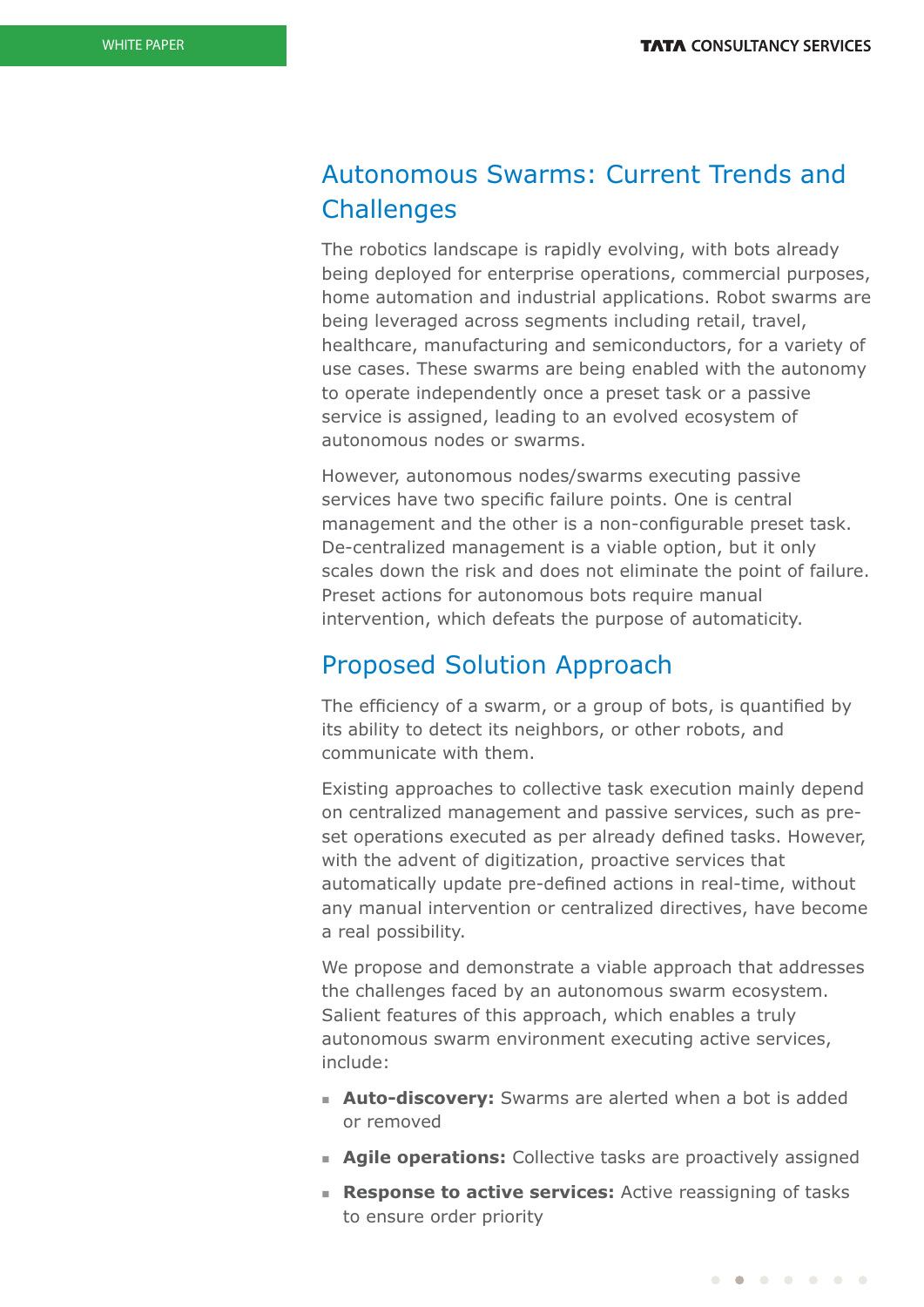The ecosystem broadly consists of blocks that leverage:

- ARGoS<sup>1</sup>, a system designed to simulate a large-scale robot swarm
- $M$ MAVProxy<sup>2</sup>, MAVLink protocol proxy suitable for embedding in small autonomous vehicles
- Multi chain, a blockchain platform

The approach ensures effective task assignment with decentralized management and fosters dynamic decision making, creating a simplified system for faster, reliable and secure resolution of business problems.

Let's consider a few use cases where such an autonomous ecosystem could be invaluable:

- **n** Search and rescue at accident sites: Autonomous nodes comprising robot bots and unmanned aerial vehicles (UAVs), designated for the search operation, could step into the accident site and survey it. These bots and UAVs could then autonomously trigger swarms of rescue-bots provisioning facilities such as medicare supplies, emergency rations, wireless connectivity and battery packs.
- **Public safety:** Autonomous nodes deployed at public places can detect and process potential risks and trigger swarm bots to take appropriate safety actions.
- **Retail:** Groups of smart bots can enable customized shopping experiences
- **Travel/Entertainment:** Autonomous swarms can help execute complex operations such as event shows.

A broad level representation of the inter-communication between the solution components is as follows.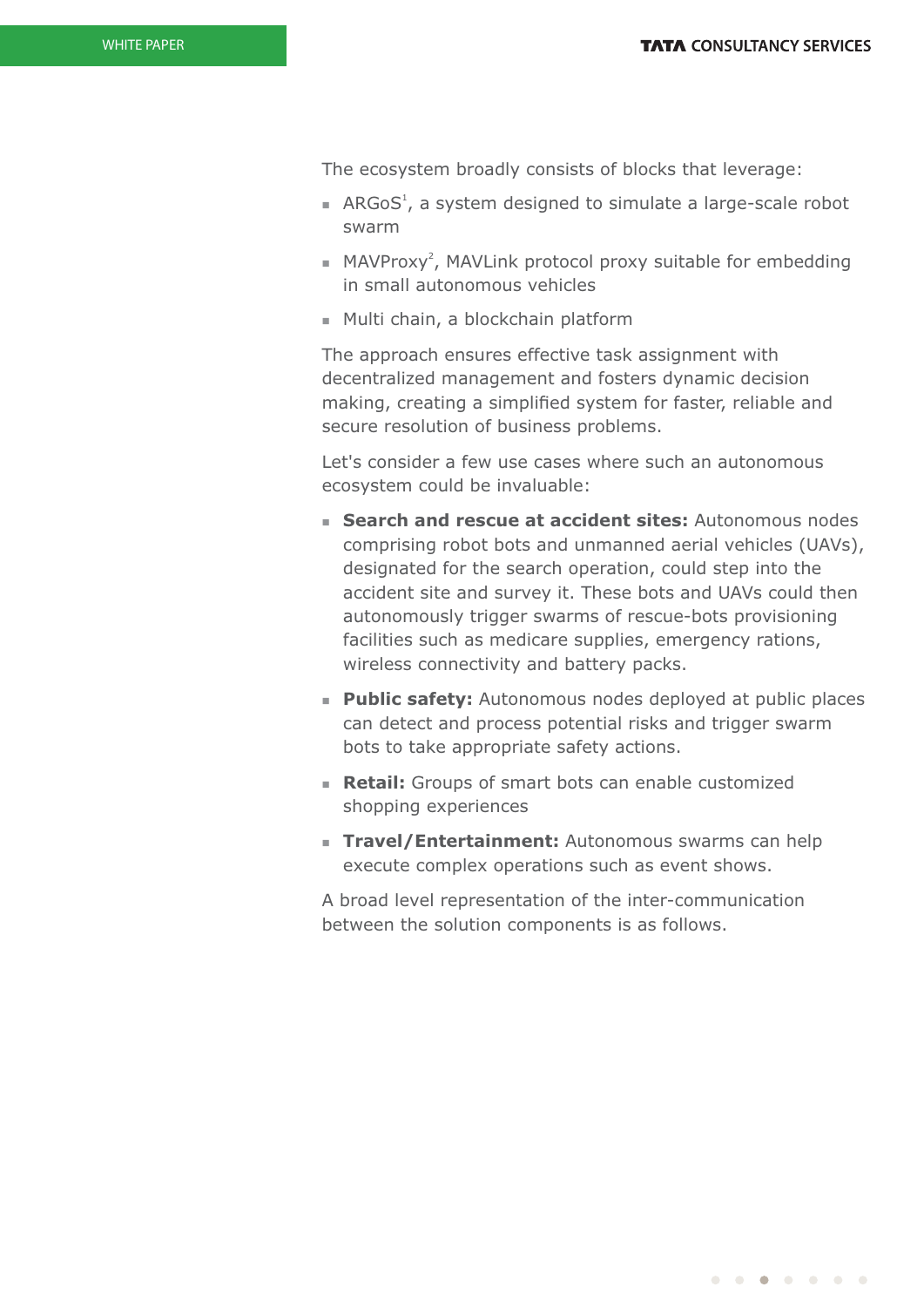

# Cohesive Collaboration for Flawless Task Execution

Let's consider that a swarm of bots has been assigned the task of moving an 'Object'. The setup instantiates an ARGoS ecosystem that introduces an article (an Object with an unknown weight) and autonomous bots (Bot-1 and Bot-2). The system includes a multi-chain that interacts with ARGoS and uses MAVproxy as the intermediate gateway to enable the swarm to advertise and reciprocate for service requests.

Now let us assume the task is assigned to Bot-1 and that each bot has the ability to move only a certain amount of weight. Based on the assigned task, Bot-1 updates the ledger with the task assigned and executes the applicable robotics motor functions to move the Object. However, the service request cannot be completed by Bot-1 alone, as it does not have the ability to move the entire weight by itself. Existing approaches will likely flag this situation by sending an alert and await human instructions for the way forward.

However, with our proposed approach, Bot-1 will advertise for help within the swarm using the multi-chain ledger, asking for assistance from other bots to complete the task. This request,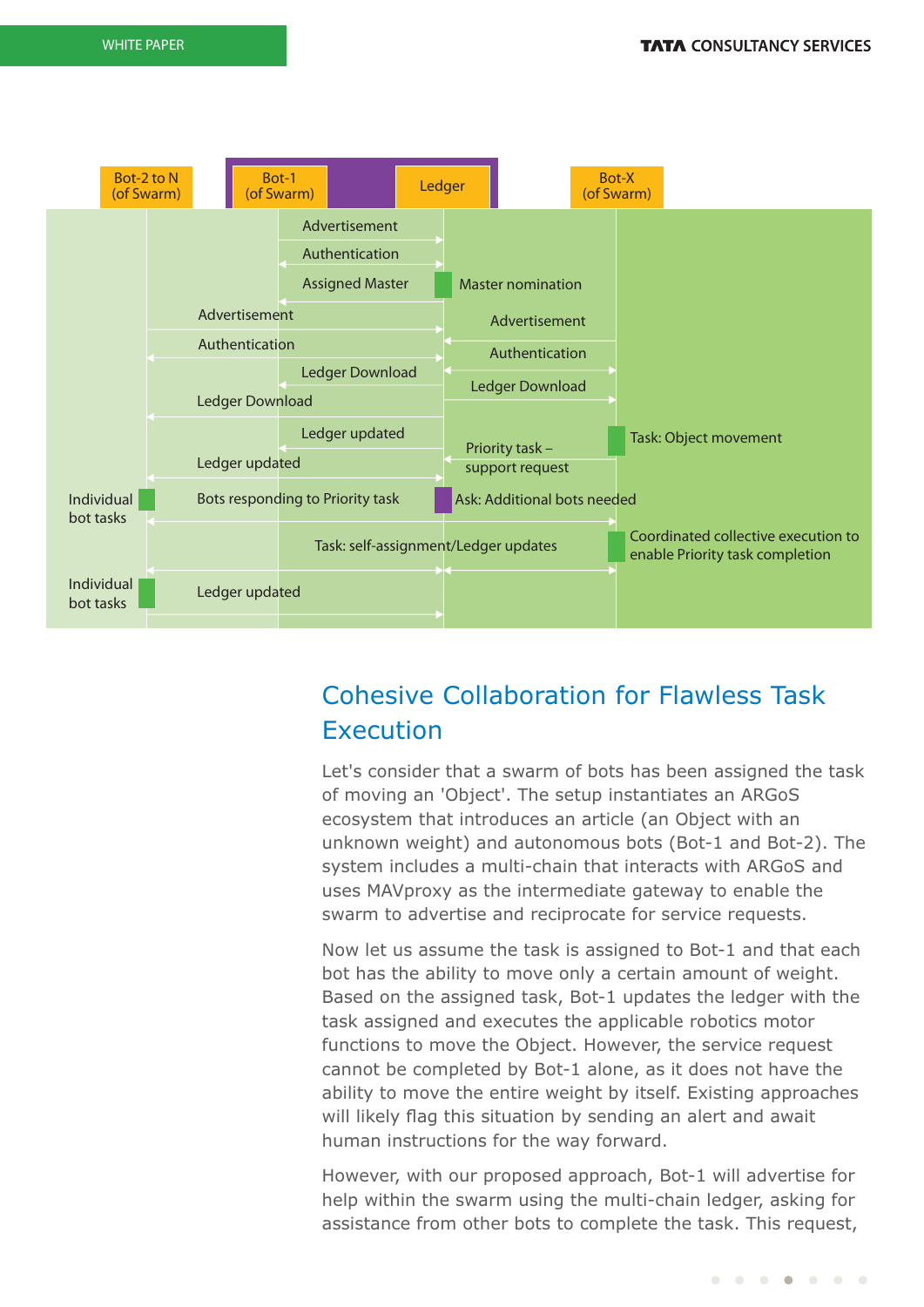being a deviation to the passive service, will trigger the proposed approach for collective decision-making in-real time. The swarm will process the advertised request, which is an evolved task (active service), and will plan collaborative actions to solve the problem of moving the Object. This active service will be generated and processed in-real time with no external directives.

Continuing with this approach, the next idle swarm bot (Bot-2) that is listening to the advertised request will respond and acknowledge the request. Based on the acknowledgement, the task will get auto-assigned to Bot-2 in real time. Now Bot-2 joins Bot-1 in collaborating and moving the Object as per the original task assigned.

In this way, the approach provides a decentralized, autonomous ecosystem to execute active services, which would otherwise have required manual intervention.

### Future Roadmap

While the approach demonstrates the use of an autonomous swarm ecosystem for active services, there is scope for additional enhancements as evidenced by the following:

- The swarm needs to be orchestrated perfectly to efficiently execute the active service in a collaborative manner.
- Bulk deployment of bots over time may expand the blockchain and lead to a situation where maintaining the ledger of transactions may result in risks of bloating.
- In case of a multi-device robot swarm, a voting process is recommended, to decide which bot would take up the next advertised or assigned task. This could be enabled by considering additional parameters, involving telemetry, statistics and prioritization of tasks.

With the advent of intelligence nodes, the qualification of a swarm extends beyond robotics to UAVs and IoT devices. Enabling active services leveraging the tenets of autonomous swarms be the trend going forward. The roadmap ahead could include:

<sup>n</sup> Collaboration of on-the-ground (robots, IoT devices) and inair (UAVs) swarms. Possible use-cases could be fleet management, public safety and disaster management.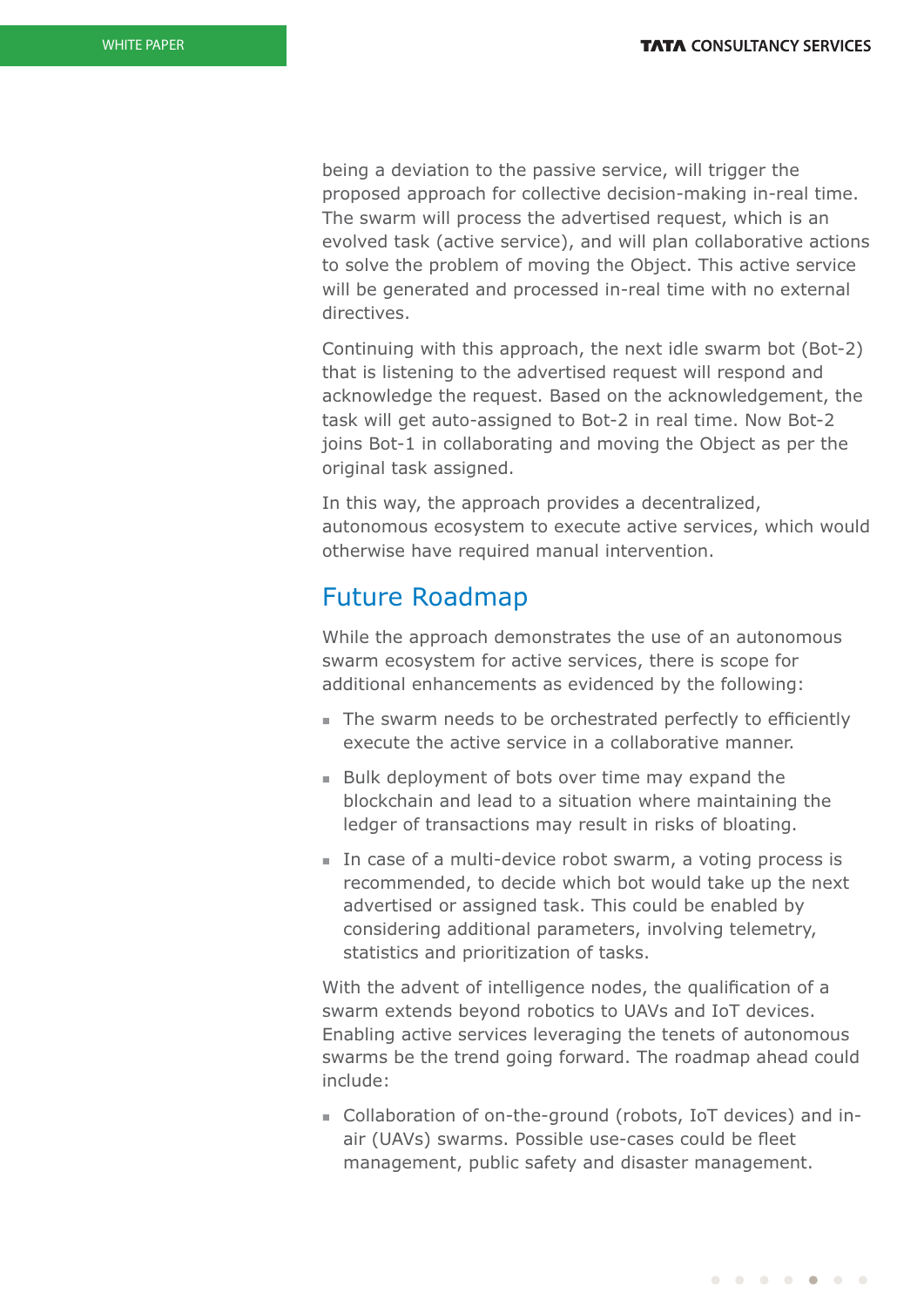- **I** Using AI to train swarm ecosystems, to bring in grater agility in executing active services
- $\blacksquare$  Integrating multi-device type swarms with augmented reality (AR) or virtual reality (VR) to enable effective monitoring of the services being executed in the autonomous ecosystem

### References

[1] ARGoS, accessed December 7, 2017, http://www.argos-sim.info/ [2] Python, MAVProxy 1.6.2, accessed December 7, 2017, https://pypi.python.org/pypi/MAVProxy